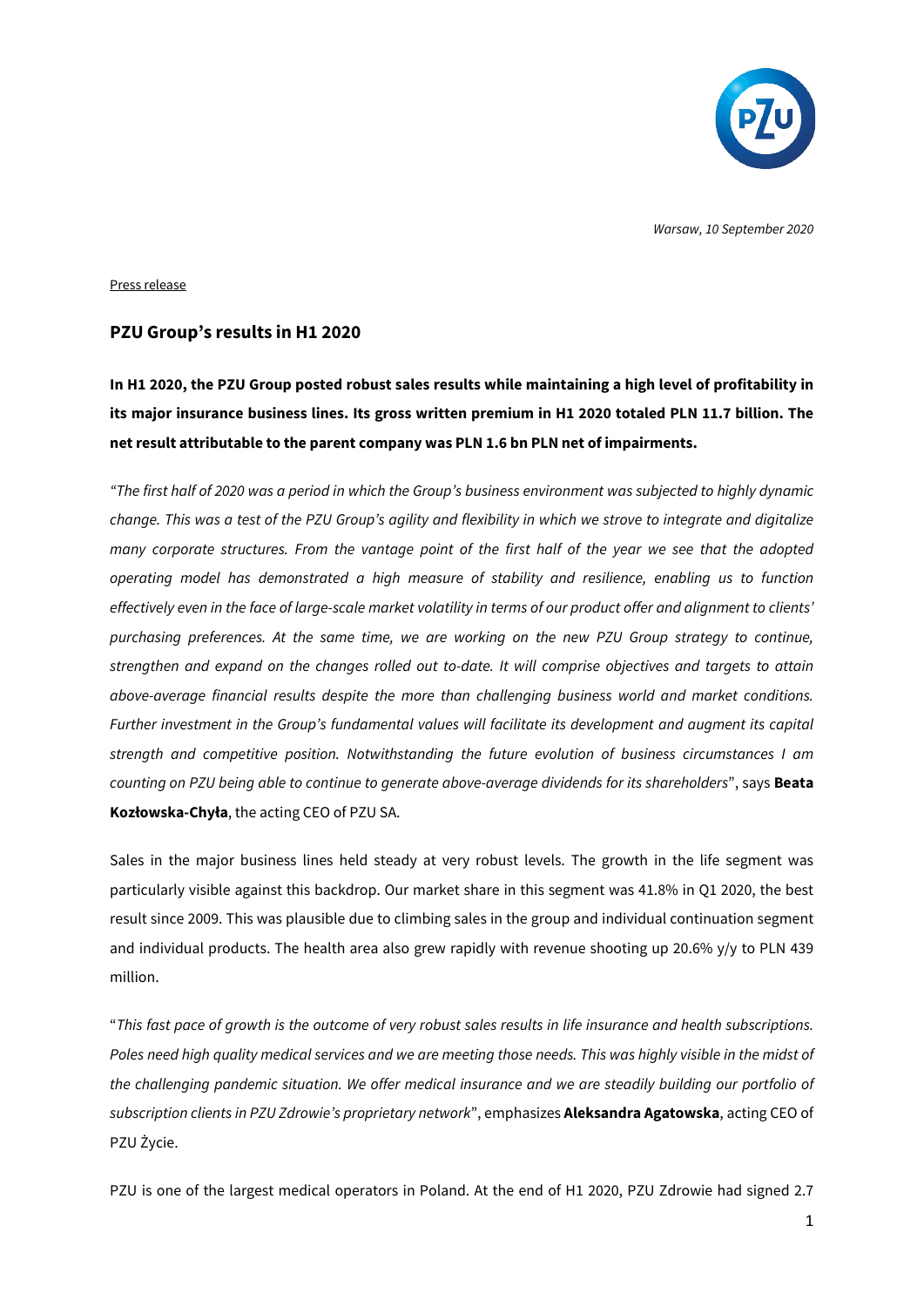

million contracts. PZU's customers had access to nearly 2.2 thousand cooperating medical partners, the PZU Group's 130 locations, 48 hospitals and 2,200 physicians.

"*We generated very robust results in key business areas because we are highly streamlined. In H1 2020 the margin in group and individually continued insurance climbed to 26.1%, the combined ratio (COR) was 87.1% and the investment yield was 3.2 p.p. above the risk-free rate. This performance is significantly better than last year's. This performance is also markedly better than stated in our strategic ambitions. The outcome is that ROE net of impairments was 19.1%*", says **Tomasz Kulik**, CFO of the PZU Group.

An impairment on intangible assets and goodwill of PLN 1,343 million was debited to the H1 2020 results. This impairment pertains to banking assets recognized during the transaction to acquire Alior Bank and Bank Pekao. "*This impairment is the outcome of several factors that materially contributed to deterioration in the banking sector's business conditions. The most important factor entailed the economic repercussions precipitated by the coronavirus pandemic, including the cutting of interest rates by the Monetary Policy Council and the increase in credit risk accompanied by the ensuing formation of additional provisions*", adds **Tomasz Kulik**. The net result attributable to the equity holders of the parent company in H1 2020 was PLN 301 million. Net of the impairments, the result would have been PLN 1,644 million, or up 11% y/y.

The PZU's capital position remains strong. The Solvency II ratio at the end of Q2 2020 was 258% and was markedly higher than the average for European insurance companies. On 27 August 2020 S&P Global Services upheld our A- rating with a stable outlook. The agency pointed out that despite setting up impairments for its bank assets the PZU Group should generate comparable results in 2020 to international insurers, while also retaining a safe capital surplus above the requirements to hold a "AAA" capital strength rating under the S&P model.

In the face of a global pandemic, the stable market position of the national insurer has made it possible to provide immediate help to Poles. The PZU Group earmarked over PLN 15 million for this purpose. This money was used to purchase medical equipment for hospitals, personal protection equipment for healthcare workers, the police and the border guard and 200 cars to transport laboratory test samples. Infectious disease hospitals also received nearly one thousand modern units which remotely monitor the patients' life parameters. In addition, as of the beginning of March, PZU launched free medical teleconsultations for all Poles, offered free legal aid to its clients and, additionally, free psychological help to health care professionals.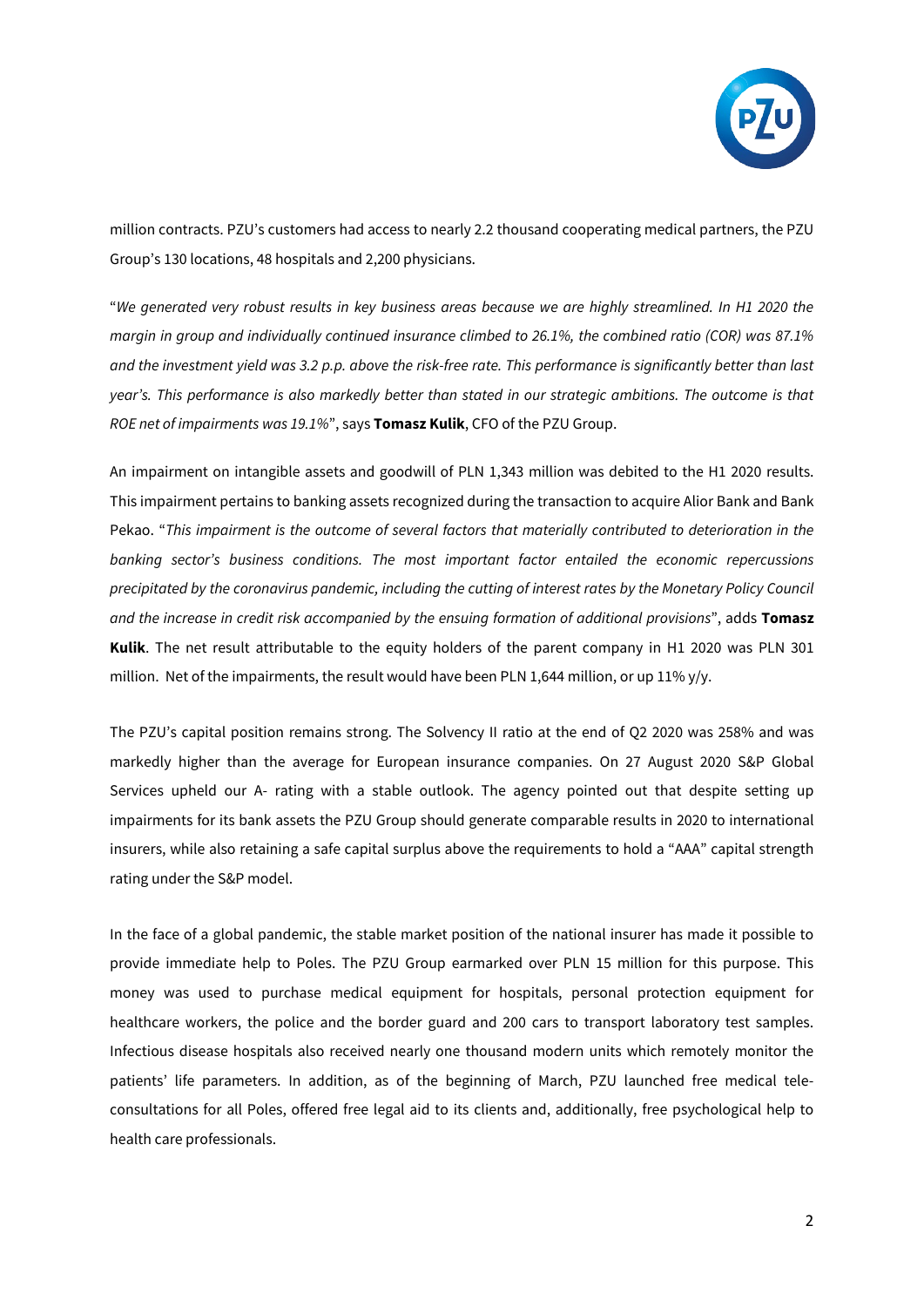

# **PZU Group's key accomplishments in the first half of 2020:**

- **PZU Życie's life insurance market share in Poland of 41.8%** is the highest it has been since 2009
- Stable premium in **group and individually continued life insurance in H1 2020 y/y** in Poland despite the limitation of employee benefits
- Retention of the **leadership position** in **periodic** premium life insurance (market share of 45.6% in Q1 2020)
- **Gross written premium on protection life insurance +16% y/y** in the individual insurance segment, chiefly in the **bancassurance** channel
- Ongoing dynamic growth in the demand for private medical services; PZU Zdrowie's revenue up **21%** y/y in H1 2020
- TFI PZU **one of the leaders in the sales of funds** and growth of assets under management nearly **0.5 bn PLN** obtained from clients
- **Further strengthening of collaboration with banks** leading to significant growth of new sales of life protection insurance in bancassurance and the number of insureds
- **Profitability in the non-life segment** in Poland of **87.1%** (measured by the combined ratio COR)); better y/y (by 2.1 p.p.), and much better than the targets stated in the strategy. **Non-life insurance result in Poland up 21% y/y**
- Operating margin in group and individually continued insurance of 26.1% at its highest since H1 2011 and simultaneously beating the targets stated in the strategy. Life insurance result in Poland +27% y/y in H1 2020
- High return on the main portfolio of **3.2 p.p.** above the risk-free rate in H1 2020, ouptacing strategic ambitions despite turbulence on the financial markets
- Costs under strict control; despite pressure to raise wages the cost ratio was **7.1%** in H1 2020
- ROE of **19.1% in H1 2020** net of impairments